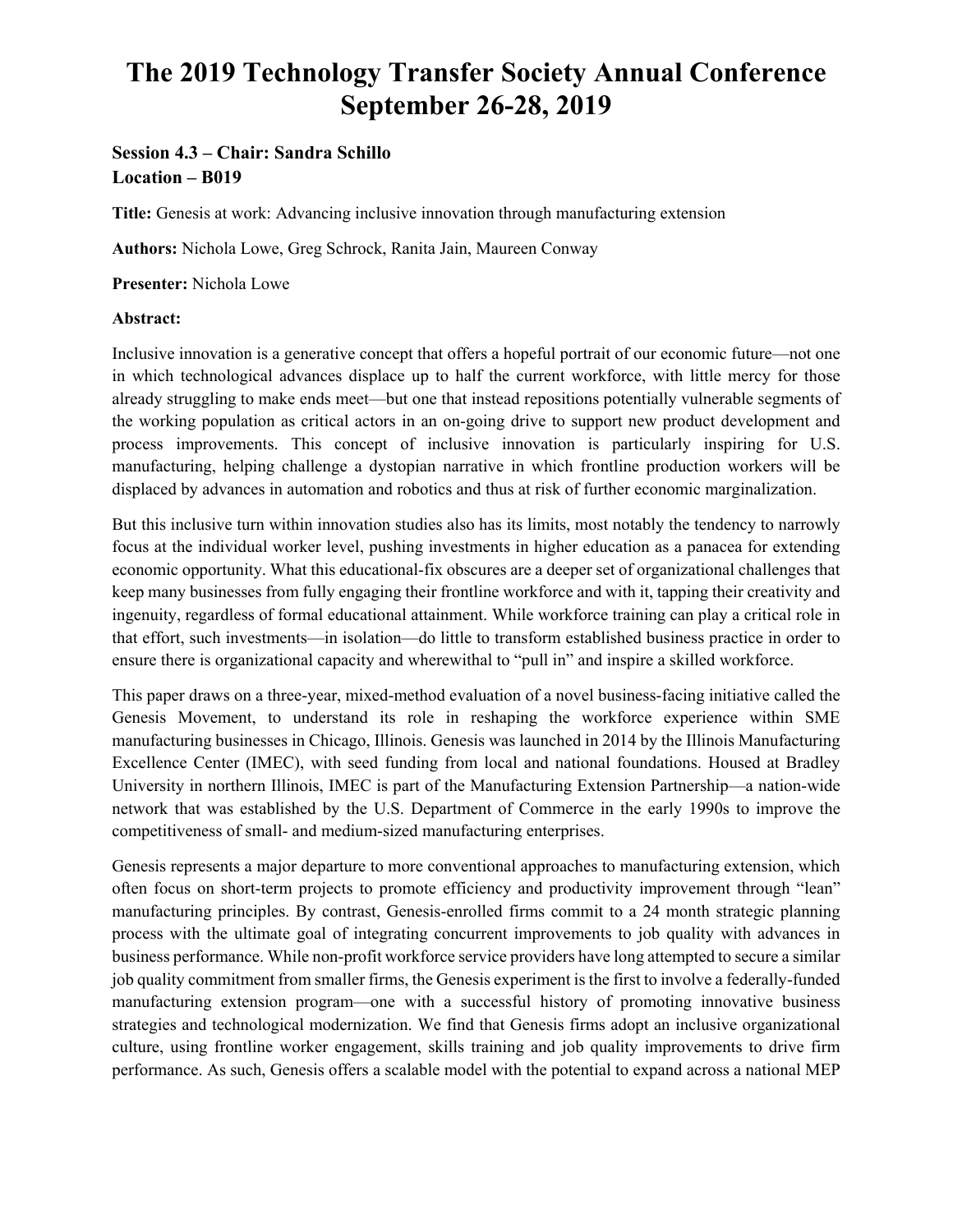network already serving thousands of manufacturing businesses that collectively employ hundreds of thousands of workers.

This paper supports Genesis diffusion by offering insights for how other North American regions can leverage government and university commitments to manufacturing extension to inform technological progress and in ways that are inclusive of the frontline workforce. It also suggests opportunities for manufacturing extension providers to partner with workforce-service and advocacy organizations in order to magnify their combined impact on inclusion and innovation.

**Title:** Responding to technological disruption: Active labour market policies and the problem of access bias

**Authors:** Alix Jansen

**Presenter:** Alix Jansen

#### **Abstract:**

In the face of labour market frictions and the "new" social risks of the  $21<sup>st</sup>$  century, many countries have adopted a human-capital focused approach to welfare in which upskilling a country's population is seen as a path to inclusive economic growth (Gingrich & Ansell, 2015; Hemerijck, 2015). Active labour market policies and programs are a central tenet of the social investment approach worldwide, and a core pillar of the Canadian Government's Inclusive Innovation strategy. By providing work experience and skills training to unemployed people, activation policies present a plausible policy mechanism for responding to technological disruption of the labour market. While much can be said about the *effectiveness* of active labour market policies, my work analyzes active labour market policies from a different angle. I ask, if ALMPs are to support displaced workers, do all unemployed people have equal access to this form of retraining?

My work is centrally concerned with the possibility of access bias in activation policies. Access bias occurs when some social group is better able to access a given social policy tool. Access bias is representative of the accusation that social investment policies have Matthew Effects (Bonoli & Liechti, 2018; Cantillon, 2011): benefits accrue to the already-advantaged. In this paper, I identify how Canada compares with OECD countries when it comes to access to training for people who are unemployed. I analyse data from the OECD's Survey of Adult Skills (PIAAC) to identify variations in who receives access to training out of the unemployed populations of each country. I analyse four main axes of potential access bias: education level, migrant status, length of unemployment spell, and gender. I then discuss how differences in access bias between countries reflects variations in the design and delivery of active labour market policies. In doing so, I provide an assessment of one aspect of inclusivity in response to technological disruption of work.

**Title:** Using convergent innovation to achieve inclusive innovation goals: A modular governance framework for addressing complex social problems

**Authors:** Srivardhini Jha, Richard Gold, Hassan P. Ebrahimi, Laurette Dube

**Presenter:** Hassan P. Ebrahimi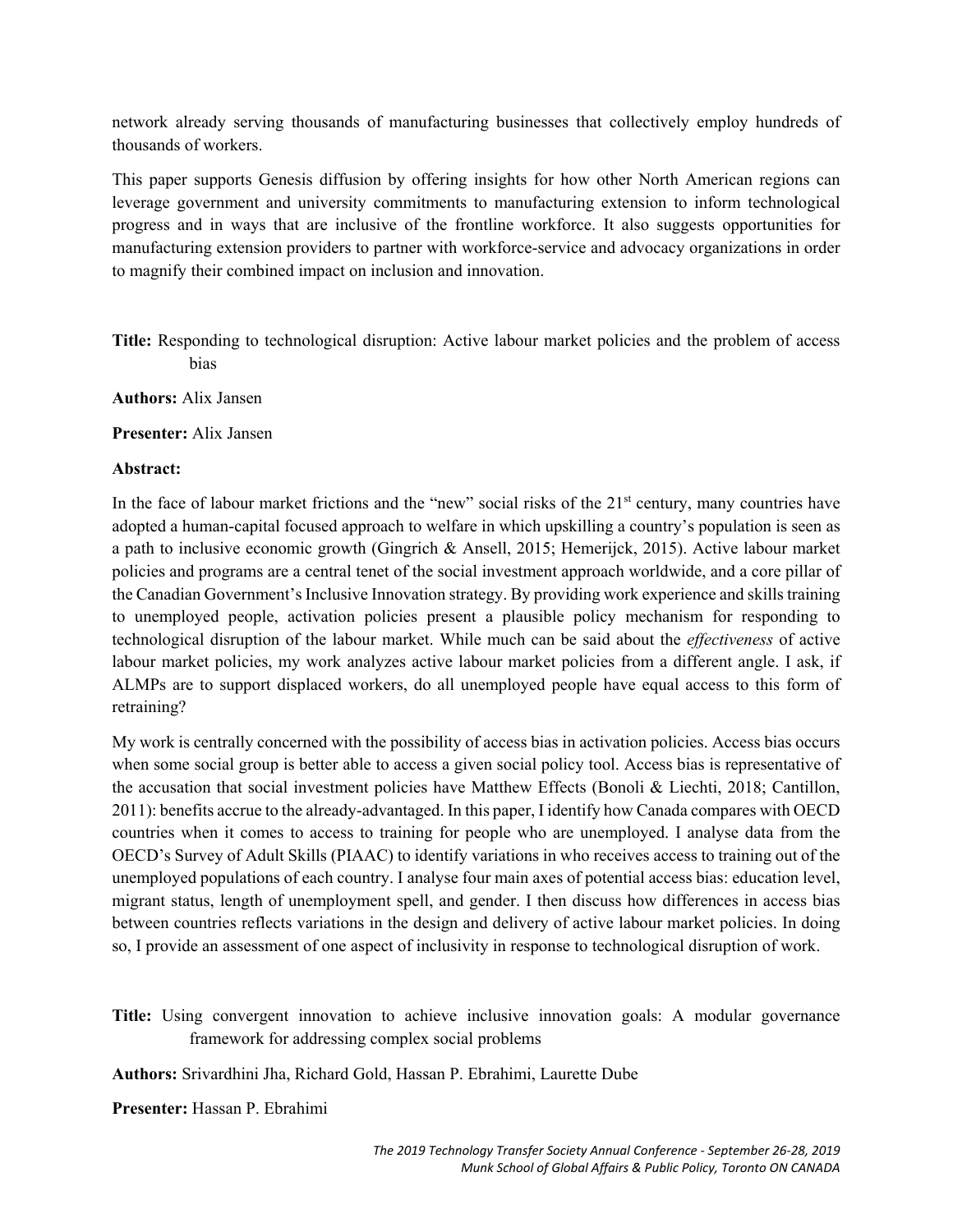#### **Abstract:**

This paper presents a conceptual governance framework to address complex social problems at the base of communities more broadly. Using the Convergent Innovation (CI) approach as a basis and building on theoretical foundations in modularity, network brokerage and interdependence, we propose that modularization in these contexts is a dialectic, emergent process that brings together a convenor-led network formation with consultative problem definition and solution design. We also posit that social systems are imperfectly modular and need purposefully designed interface governance to integrate the modules. Finally, we elaborate on how modularity may be leveraged to simultaneously observe the interests of participating actors and deliver societal value, making the solution sustainable and scalable and addressing the distribution of value appropriation among innovating actors. The propositions together advance a governance framework for a modular, multi-actor adaptive system capable to offer innovative solutions for the dynamic diversified social problems.

# *Methods:*

This paper develops a conceptual framework for governance of an innovation approach as solution for addressing complex social challenges. The governance framework draws out the key insights that would inform the development of the framework and identifying the critical gaps that exist. We build on convergent innovation as an extension of inclusive innovation as a starting point and complement this literature with two bodies of literature to advance the governance framework. First, we leveraged the literature on modularity. Modularity provides a way to break down complex systems into manageable components. Then, we married this with the literature on network governance. In such an approach, each module is perceived as a collaborative inter-organizational network that may have a range of governance mechanisms based on the characteristics of the network.

# *Results:*

The developed governance framework enables to: first, manage the scale of the problem by involving a variety of actors in the solution, and breaking the problem down into a set of modules that each address a part of the overall problem; second, manage the modular interfaces to stitch components together to create a solution system; and third, in order to make these collaborations sustainable and effective on sufficient scale, it simultaneously creates value to participants and to society at large. CI proposes forming crosssectoral, collaborative platforms between different actors. In such a scenario modularity can leverage the capability of the actors. We posit a convenor is required for understanding the larger problems, involving and orchestrating a network of actors.

# *Conclusions:*

The governance framework advanced in this paper makes several important contributions. First, it provides a theoretically-grounded actionable framework for addressing complex social problems. Second, it extends modularity into the social sphere. Third, it paves the way for discussing how society can harmonize the engines of wealth creation and societal well-being. We advanced the conversation on addressing pressing complex social problems in three ways. First, while our paper takes CI as the entry point, the modularitybased governance mechanism we advanced can be extended to other solution types. Our framework resolves the dichotomy of whether a top-down or a bottom-up approach is more suitable to address complex social problems by arguing that a convener is needed to catalyze and facilitate solutions by bringing together